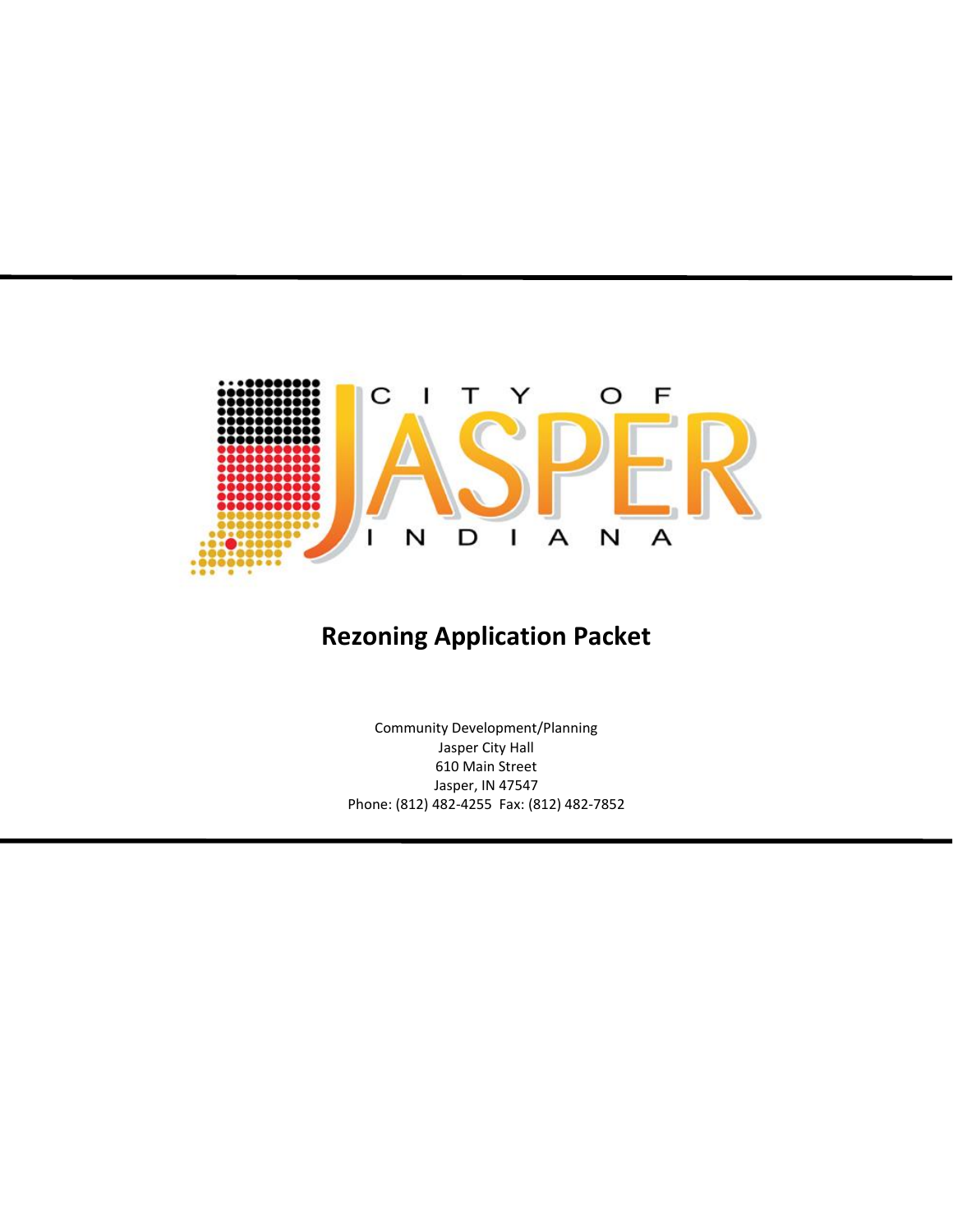

#### CITY OF JASPER - JASPER PLAN COMMISSION - REZONING

| <b>Application Date:</b>                                                  |        |  |  |  |
|---------------------------------------------------------------------------|--------|--|--|--|
| <b>APPLICATION FOR REZONING</b>                                           |        |  |  |  |
| Applicant's (Petitioner) Name:                                            |        |  |  |  |
| <b>Applicant's Address:</b>                                               |        |  |  |  |
| <b>Phone Number:</b>                                                      | Email: |  |  |  |
| <b>Owner's Name</b> (If different than applicant):                        |        |  |  |  |
| <b>Owner's Address:</b>                                                   |        |  |  |  |
| <b>Phone Number:</b>                                                      |        |  |  |  |
| Premises Affected (common address - attach a recorded legal description): |        |  |  |  |
| <b>Reason for Rezoning Request:</b>                                       |        |  |  |  |

The above information and attached exhibits, to my knowledge and belief, are true and correct.

| Applicant's Signature (Owner)                                                                  | Applicant's Signature (Petitioner)              |
|------------------------------------------------------------------------------------------------|-------------------------------------------------|
|                                                                                                |                                                 |
|                                                                                                | Bottom portion to be filled out by office staff |
| Jasper Plan Commission Meeting Date: (Meetings are held first Wednesday of the month)          |                                                 |
|                                                                                                |                                                 |
| <b>Meeting Deadline:</b> (Public Hearing information must be submitted 10 days before meeting) |                                                 |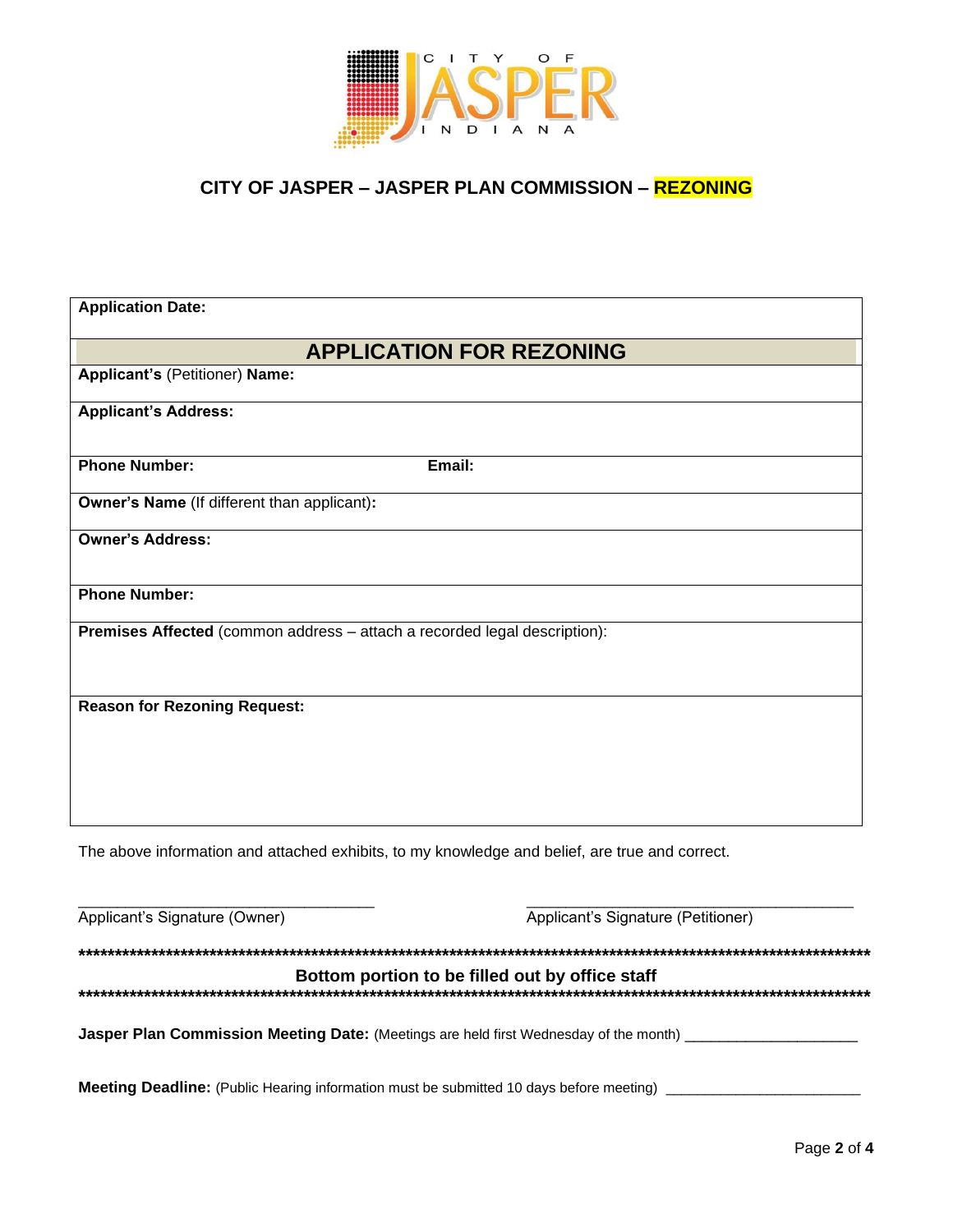

Community Development/Planning Jasper City Hall 610 Main Street Jasper, IN 47547 Phone: (812) 482-4255 Fax: (812) 482-7852

# **GUIDELINE FOR PUBLIC HEARINGS**

(Meetings are held on the first Wednesday of the month)

- 1. Petitioner shall submit a petition (application) by the deadline noted on the meeting date calendar. Both calendar and applications are available on the City's website [www.jasperindiana.gov](http://www.jasperindiana.gov/) and also in the Community Development & Planning Department at City Hall, 610 Main Street.
- 2. A public hearing notice will then be prepared by the Community Development/Planning Department from the information received on the application. The petitioner will be given a copy to submit to The Herald. **The notice must be published in the Herald at least 10 days prior to the date of the public hearing.** The petitioner is responsible for the cost of the public notice.
- 3. The petitioner must also serve a copy of the notice to all adjacent property owners in all directions, within 200 feet of the proposed property. If there is only one property owner in any direction, the petitioner must extend the search to 400 feet (*but in no event further*) to reach a second property owner. Signatures may be obtained by certified mail return receipt requested, certificate of mailing, or by hand carried notification signed and dated by the property owners, **not less than 10 days prior to the public hearing.** The petitioner shall provide a complete list of the above-mentioned owners from the County Auditor's office / Dubois, IN Web Map [https://duboisin.wthgis.com.](https://duboisin.wthgis.com/) **A list of names and addresses, in addition to proof of service of notice, should be delivered to the Building/Planning Department** *not less than 10 days prior to the public hearing.*
- 4. An **application fee must be submitted with application** to the Community Development & Planning **Department**

Application Fees are as follows: Special Exception - \$150.00 Variance - \$150.00 Request for Special Meeting - \$150.00 Rezoning - \$200 PUD - \$300.00 + \$25/acre Plat – (due before secondary approval) \$300.00 + \$25/acre (Residential) \$300.00 + \$50/acre (Commercial & Industrial)

- 5. At the hearing, the petitioner must be present or have prior arrangements made for a representative to present the request on behalf of the petitioner. The petitioner shall submit a site plan **delivered to the Community Development & Planning Department** *not less than 10 days prior to the public hearing.*
- 6. The petitioner will receive an electronic copy of a "Proposed Findings of Fact" form stating the requirements for a variance/special exception. **Petitioner must address the criteria on the space provided. The Board may impose reasonable conditions as part of its approval. A variance/special exception may be approved by the Board only upon a determination that the Board finds all of the petitioner's statements to be true. The form must be delivered to the Community Development & Planning Department** *not less than 10 days prior to the public hearing.* The petitioner shall be prepared to address these requirements at the meeting.

Please note: the form is a Word Document. If possible, please type on space provided.

Please contact the Community Development & Planning Department at 812-482-4255 with any questions.